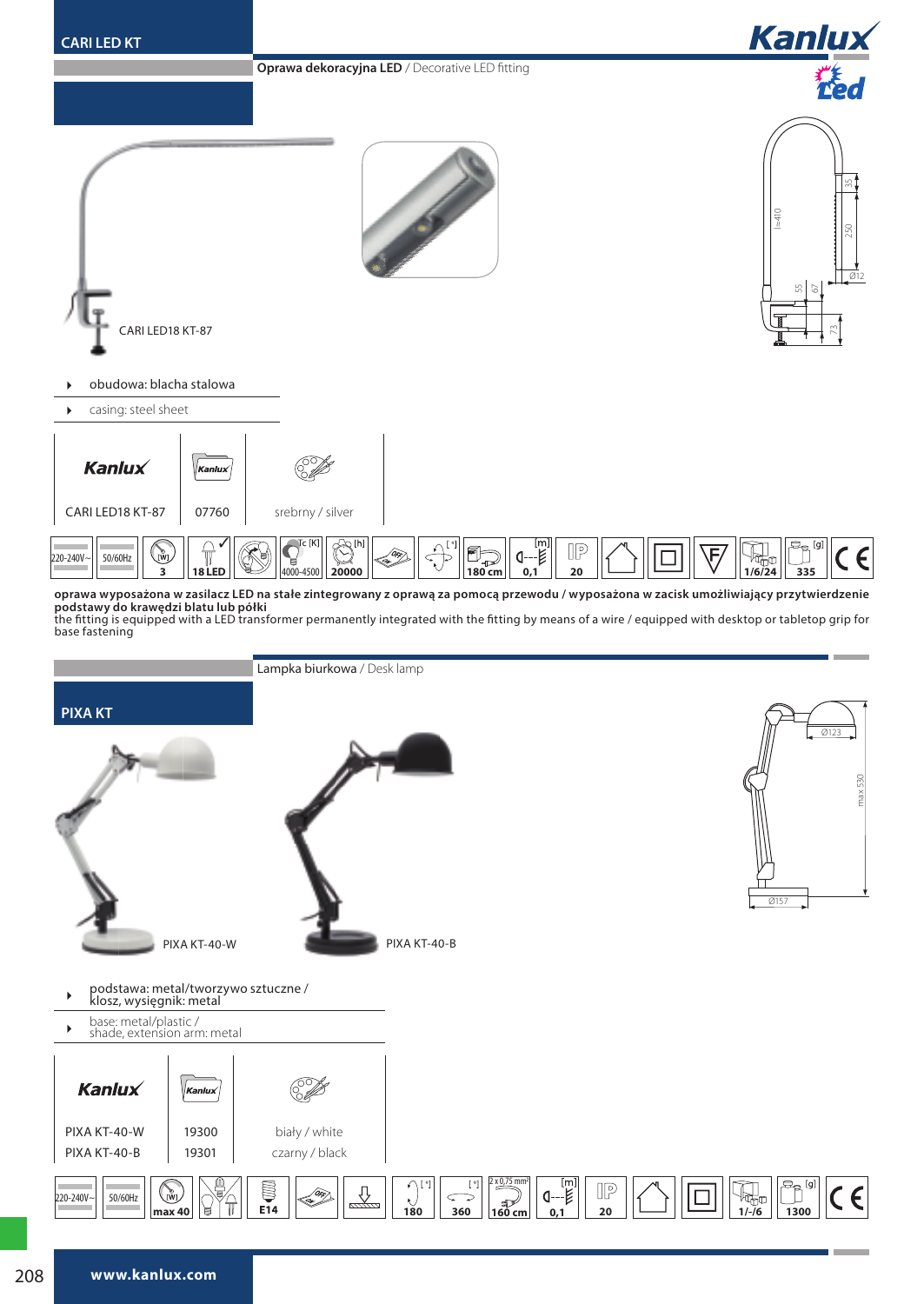Product designed to be used in the home and for other similar general

applications. **MOUNTING**

product. **USAGE GUIDELINES / MAINTENANCE** 

If the cord isolation or casing is damaged, the product cannot be used. **EXPLANATIONS OF SYMBOLS USED**

P1: Rated voltage, frequency. P2: Maximum power. P3: Base/holder.

**VERWENDUNG / ANWENDUNG**

 $\overline{\text{cut}}$ 

 $5$ 

Produkt für die Verwendung in Wohngebäuden und zur allgemeinen

Verwendung.<br>MONTAGE<br>Technische Änderungen vorbehalten. Lesen Sie vor der Montage die<br>Anleitung. Alle Tätigkeiten sind bei abgeschalteter Energieversorgung<br>durchzuführen. Besondere Vorsicht ist zu wahren. Das Produkt kann a

**FUNKTIONELLE EIGENSCHAFTEN** Produkt zur Verwendung im Innenbereich. Im Produkt kann eine

P1: Nennspannung, Frequenz. P2: Maximale Leistung. P3: Lampensockel / Leuchte.

P4: Klasse II<br>Produkt, bei dem als Schutz vor elektrischem Schlag außer der Grundisolierung<br>auch eine doppelte oder verstärkte Isolierung verwendet wird.<br>P5: Geschützt gegen feste Fremdkörper mit mehr als 12mm Durchmesser.

UMWELTSCHUTZ<br>
Auf Sauberkeit und die Umwelt achten. Wir empfehlen die Trennung der<br>
Verpackungsabfälle.<br>
New Sauberkeit und die Umwelt achten. Wir empfehlen die Trennung der<br>
Pep: Diese Kemzeichneten Produkte dirfen nicht

übersteigt.<br>ANMERKUNGEN / HINWEISE<br>Die Nichtbeachtung der Michigen der vorliegenden Hinweise kann u.a.<br>zu Bränden, Verbrennungen, Stromschlägen, physischen Verletzungen und<br>zu Bränden, Verbrennungen, Stromschlägen, physisc

**-ERB**<br>DESTINATION / APPLICATION<br>Produit destiné à l'utilisation d'habitation et aux destinations générales.<br>INSTALLATION Modifications techniques réservées. Avant de commecner l'installation lisez le<br>mode d'emploi. Toutes les opérations doivent être éffectuées avec la tension<br>débranchée. Il faut rester très prudent. Produit peut être branché

Utiliser le produit uniquement à l'intérieur des locaux. On peut utiliser en ce produit<br>les sources de lumière à basse consommation.<br>**RECOMMENDATIONS D'EXPLOITATION / MAINTENANCE** 

Maintenance doit être effectuée avec l'alimentation débranchée. Nettoyer<br>uniquement avec les tissus secs et delicats. On ne peut pas utiliser les produits<br>nettoyants chimiques. Ne pas couvrir le produit. Produit peut se ré

changer la source de lumière après avoir éteint le produit : voir les images. Produit à<br>alimenter à l'aide de la tension nominale ou dans les limites des tensions indiquées.<br>Utiliser dans le produit les sources de lumière

P1: Tension nominale, fréquence.<br>P2: Puissance maximale.<br>P3: Coulot / douille.<br>P4: 2ème classe<br>Produit où la protection contre la commotion électrique est assurée, outre<br>Pisolement de base, l'isolement double ourenforcé ap

P5: Protection contre les états solides dépassant 12mm.<br>P6: Produit conforme aux Directives de lUnion Européenne (UE).<br>P7: Utiliser uniquement à l'intérieur des locaux.<br>P8: Symbole signifie la distance minimale qui peut av

Gardez la proprété et protégez l'environnement. La segrégation des déchets<br>Gardez la proprété et protégez l'environnement. La segrégation des Apareils<br>P9: Ce marquage indique la nécessité de la collecte selective des appar

P4: Class II<br>A product in which protection against electric shock is provided not only<br>through basic insulation, but also double or reinforced insulation.<br>P5: Protection against solid foreign objects bigger than 12mm provi **DESTINACIÓN / USO**

# Producto destinado para el uso en las viviendas y de uso general.<br>Producto destinado para el uso en las viviendas y de uso general.<br>Carakia

**INSTALACIÓN**<br>Cambios técnicos reservados. Antes de empezar la instalación lea la<br>Cambios técnicos reservados. Antes de empezar la instalación desconcetada. Hay que tener máximo cuidado. El producto puede ser<br>conectado con

RECOMENDACIONES DE EXPLOTACIÓN / MANTENIMIENTO<br>Ejecutar los trabajos de mattenimiento con la alimentación desconectada.<br>Limpiar sólo con un paño suave y seco. No usar productos químicos de<br>limpiars sólo con un paño suave y

consultare le istruzioni. Eseguire qualsiasi operazione con l'alimentazione<br>disinserita. E' necessario adottare particolare cautela. Il prodotto può essere<br>collegato ad una rete d'alimentazione che soddisfi gli standard di **CARATTERISTICHE FUNZIONALI**

genere acquistati.<br>AVVERTENZE / SUGGERIMENTI<br>Non attenendosi alle raccomandazioni di queste istruzioni si possono<br>provocare, ad esempio, incendi, scottature, scosse elettriche, lesioni fisiche e<br>altridanni materialie immat Ulteriori informazioni sui prodotti con marchio Kanlux sono disponibili

**FORKLARINGER PÅ ANVENDTE SYMBOLER OG BETEGNELSER** Tuote on tarkoitettu asuin- ja yleiskäyttöön.<br>**ASENNUS**<br>Tuotteen tekninen muuttaminen kielletty. Lue alla olevat ohjeet ennen<br>asennuksen aloittamista. Kaikkia toimenpiteitä on suoritettava virran ollessa katkaistuna. On toimittava erittäin varovasti. Tuotetta on kytkettävä ainoastaan<br>sellaiseen sähköverkkoon, joka täyttää laissa määrättyjä sähköstandardeja. Älä<br>ylitä suurinta käyttötehoa: katso kuvat.<br>Tuote on tarkoitettu

### **REMARQUES / INDICATIONS**

La non observation des indications du présent ,ode d'emploi peut entraîner par<br>exemple aux incendies, aux brûlures, à la commotion électrique, aux lésions<br>physiques et aux autres dommages matériels et immateriels. Les info

le site : www.kanlux.com Kanlux S.A. n'encourt pas de responsabilité pour les dommages résultant de la non observation du présent mode d'emploi.

### $\blacksquare$

met delicate en droge stoffen. Niet gebruiken chenische schoommakmiddelen.<br>Product nie verdecken. Product kan zich verwarmen tot verhoogde<br>temperatuur. Regeling van licht richtingen en / of wisseling van lichtbron moet<br>na isolatie van kabel of buis, het product kan niet verder gebruikt worden. **VERKLARING VAN GEBRUIKTE SYMBOLEN EN AFKORTINGEN**

afvalscheiding.<br>P9: Dat symbool betekend selektive versameling van gebruikte elektrische en . P9: Dat symbool betekend selektive versameling van gebruikte elektivische en elektronische goederen. Producten met zulke symbool onder dwang van boete kan je niet tot gewone afvaal goien. Zulke producten kunne schadelijk z nieuwgekochte product. **LET OP/ BIJZONDERHEDEN**

P2: Potencia máxima. P3: Tmango / portalámparas.

흷

P4: Clase Ī

El producto en el cual la protección contra la descarga eléctrica cumple, aparte<br>del aislamento básico, el aislamiento doble o reforzado.<br>P5: Protección contra cuerpos sólidos superiores a 12mm.<br>P6: El producto cumple los

aplicables.<br>P7: Usarsólo en el interior de locales/habitaciones.<br>P8: El símbolo significa la distancia mínima que puede tener un portalámparas<br>(su fuente de luz) desde el lugar y objetos que ilumina.<br>PROTECCIÓN DEL MEDIO A

Cuida la limpieza y el medio ambiente. Recomendamos la clasificación de<br>deshechos que quedan de empaquetamiento.<br>P9: Esta señalización significa la necesidad de colección clasificada del equipo<br>eléctrico y electrónico usad

tirar a la basura común so pena de multa, junto con otros deshechos.<br>Estos productos pueden ser dañinos para el medio ambiente y la salud<br>humana, requieren una forma especial de tratamiento / recuperación / recidaje /<br>neut

P1: Märkspänning, frekvens. P2: Maxeffekt. P3: Skaft / sockel. P<sub>4</sub>: Klass II

aliektiv.<br>P7: Får bara användas inomhus.

La inobservación de estas recomendaciones puede provocar, por ejemplo, un incendio, quemaduras, descargas eléctricas, lesiones físicas y otros daños materiales y no materiales.

Informaciones adicionales sobre los productos de Kanlux se encuentran en la<br>siguiente página web: www.kanlux.com<br>Kanlux S.A. no es responsable de los efectos que se desprenden de la inobservación<br>de recomendaciones de esta

**DESTINAZIONE / USO<br>Prodotto destinato all'uso in abitazioni e per uso generale.<br><b>ASSEMBLAGGIO**<br>Modifiche tecniche riservate. Prima di procedere con l'assemblaggio si prega di

P8: Merkki viittaa pienimpään valaisimen (sen valonlähteen) ja valaistavien<br>kohteiden väliseen etäisyyteen.<br>YMPÄRISTÖNSUOJELU Pidä huolta ympäristöstä. Suosittelemme lajittelemaan pakkauksen purun jälkeisiä jätteitä P9: Tämä merkintä tarkoittaa sitä, että kuluneet sähkölaitteet on kierrätettävä.

Näin merkittyjä laitteita ei saa heittää talousjätteiden joukkoon sakon uhalla.<br>Tällaiset tuotteet saattavat olla haitallisia ympäristölle ja terveydelle sekä<br>vaativat erityistä käsittely-, talteenotto-, kierrätys- tai häv

Prodotto da utilizzare in ambienti interni. Nel prodotto è possibile inserire una sorgente luminosa a risparmio energetico. **RACCOMANDAZIONI D'USO E MANUTENZIONE** 

Eseguire la manutenzione solo con l'alimentazione disinserita. Pulire esclusivamente con un panno delicato e acciutto. Non utilizzare detergenti<br>elevidici. Non copire il prodotto. Il prodotto può riscaldarsi fino a tempera

**SPIEGAZIONE DELLE INDICAZIONI E DEI SIMBOLI USATI**

P1: Tensione nominale, frequenza. P2: Potenza massima. P3: Base / alloggiamento.

P4: Classe II<br>Prodotto in cui la protezione contro la folgorazione è realizzata, oltre che con<br>l'isolamento di base, con l'applicazione di un isolamento doppio o rinforzato.<br>P5: Protezione contro i corpi solidi superiori a

P7: Utilizzare solo in ambienti interni.<br>P8: Il simbolo indica la distanza minima che può avere il dispositivo di<br>illuminazione (la sorgente luminosa) da luoghi ed oggetti da illuminare.<br>PRenditi cura della pulizia e dell'

imballaggi da smaltire.<br>P9: Questa etichetta indica la necessità di raccolta differenziata dei rifiuti di P9: Questa etichetta indica la necessità di raccolta differenziata dei rifutti di presenchiature elettriche ed elettroniche. I prodotti con questa etichetta, a pena di ammenda, non possono essere. Smalitti nella spazzatur

Ta vare på renslighet og miljøet. Vi anbefaler å sortere pakningsavfall.<br>P9: Denne markeringen viser at det er nødvendig å sortere brukt elektrisk og<br>elektronisk utstyr. Det er straffbart å kaste produkter med slik markeri selgere av slikt utstyr. Brukt utstyr kan også leveres til selgeren når man kjøper et nytt produkt i antall som ikke overstiger antallet det nye kjøpte utstyret av

samme typen.<br>**KOMMENTARER / TIPS**<br>Følger man ikke anbefalinger i denne bruksanvisningen, kan det føre f.eks. til<br>brann, brannsår, elektrisk støt, fysiske skader og andre materielle og ikke<br>materielle skader.

all'indirizzo: www.kanlux.com Kanlux S.A. non si assume alcuna responsabilità per le conseguenze scaturenti dall'inosservanza delle prescrizioni contenute in queste istruzioni.

**CES**<br>PESTEMMELSE / ANVENDELSE<br>Produktet egner sig til brug i boliger og til almindeligt brug.<br>MONTAGE<br>Ober tages forbehold for tekniske ændringer. Læs venligst vejledning før De<br>begynder at montere. Afbryd altid strømmen begynder at mortiere, moryd attid strømmen inden installation, vedligehold-<br>else og reparation påbegyndes. Installationen skal udføres med særlig<br>forsigtighed. Produktet kan tilsluttes til et forsyningsnet, der opfylder<br>en

overstiges: se figurerne. **FUNKTIONELLE EGENSKABER**

Produktet skal anvendes indvendigt. I produktet kan energibesparende<br>lyskilder-anvendes.<br>**DRIFTSANBEFALINGER / VEDLIGEHOLDELSE** 

Afbryd altid strømmen inden vedligeholdelse påbegyndes. Rengør andenkelse de store and en ter blød klud. Ingen kemiske rengøringsmidle kan anvendes. Produktet må ikke dækkes. Produktet kan blive varmt ved højere temperatur

P1: Nominel spænding, frekvens. P2: Maksimal kraft. P3: Bundstykke / indbygning. P4: II klasse

Produktet er forsynet med en grundlæggende isolering som beskyttelse mod<br>elektrisk stød og desuden med en dobbelt eller ekstra styrket isolering.<br>P5: Beskyttelse mod faste legemer større end 12mm.<br>P6: Produktet er i overen

MILJØBESKYTTELSE<br>Tag hensyn til miljø, Vi anbefaler at segregere emballageaffald.<br>Tag hensyn til miljø, Vi anbefaler at segregere emballageaffald.<br>Pel: Symbolet angiver, at det er nødvendigt at samle brugt elektrisk odgele

**ANMÆRKNINGER / INSTRUKTIONER** Fejlagtig anvendelse af vejledningens anbefalinger kan føre til f. eks. brand, kroppens skoldninger, elektrisk stød, fysiske skader og materiele eller

immateriele skader. Yderligere informationer om Kanlux produkter kan findes på www.kanlux.com Kanlux påtager sig intet ansvar for skade, der opstå ved fejlagtig anvendelse af denne vejledning.

# **BESTEMMING / TOEPASSINGSGEBIED**

 $\frac{1}{2}$ 

Product bestemt voor woningen en algemene toepassingsgebied. **MONTAGE**

### **CHU RENDELTETÉS / ALKALMAZÁS**

د.<br>ásokban és az általános rendeltetésű megvilágí-

Technische veranderingen gereserveerd. Voor montage lees instructie. Alle operaties doen bij losgekoppelde stroominstalatie. Men moet bijzondere vorzichtigheid houden. Het product kan aangesloten worden tot elektrische leiding die vooldoet aan energie kwaliteits regels bepaald door de wetgeving. Product goed voor ondersteuning van grawitatieve wentilatie.

Froduct goed voor ondersteuning van grawitatieve wentilatie.<br>**FUNCTIONAAL EIGENSCHAPPEN**<br>Product gebruiken in binnenruimen. In het product kan men energiezuinige Product gebruiken in binnenruimen. In het product kan men energiezuinige<br>lichtbronnen te gebruiken.<br>**GEBRUIKSAANWIZING / KONSERWATIE**<br>Konserwatiewerken alleen bij losgekoppelde elektriciteit. Schoonmaken alleen táshoz.<br>SzERELÉS<br>Mozzaki változás fenntartva. A szerelés előtt olvassa el a szerelési útmutatót. A viszerelés valamennyi lépését kikapcsolt áram mellett kell végeznil A szerelés<br>Szerelés valamennyi lépését kikapcsolt áram burkolat meghibásodása esetén a termék további használatra nem alkalmas. **AZ ALKALMAZOTT JELEK ÉS SZIMBÓLUMOK MAGYARÁZATA**

P1: Ingangsstroomspanning, frequentie. P2: Max. kracht. P3: Heft / montuur.

P4: Klas II<br>Product, waarin bescherming tegen elektrische schok geven, buiten basis<br>isolatie, dubbel of versterkte isollatie.<br>P5: Bescherming voor vaste lichame grooter dan 12mm.<br>P6: Product voldoet aan de Europaise Normen

bron) van licht plaatsen en ojekten. **MILIEUBESCHERMING** 

wu**utevoe SCHERWING**<br>Houd schoonheid en beschermd het milieu. Aanbevolene verpakkings<br>schoolsteidings

**@W)**<br>SCOPUL / FOLOSIREA<br>Produsul destinat pentru casele si de uz general.<br>MONTAJUL<br>Modificări tehnice rezervate. Înainte de a trece pentru instalarea citește<br>instrucțiună. Orice acțiune face după oprirea alimentării. Treb mare. Produsul poate fi conectat la reţea, care să corespundă standardelor de calitate definite de legislaţia de energie. A nu se depăşi sarcina maximă de

putere: a se vedea ilustratii.<br>CARACTERSTICE FUNCTIONALE<br>Utilizați numai în interiorul. In produsul poate fi folosita sursele de lumină<br>energy- eficientă.<br>RECOMANDARILE DE OPERARE / INTRETINERE

P6 P7 P8 P9 E14

P1 P2 P3 P4 P5

*i* Kanlux **GB**

# PIXA KT-40

**CUT** 

**INTENDED USE / APPLICATION** 

220-240V~ max

Zich niet houden aan regelingen van deze instructie kan leiden onder anderen tot brand, verbrandingen, overspanningen, en ander materiele en niet materiele schaden. Verdere informaties over producten van merk Kanlux zijn op: www.kanlux.com te vinden. Kanlux S.A. kan niet aansprakelijk gemaakt worden voor effecten ontstaan door zich niet te houden aan deze instructie.

**ÄNDAMÅL / ANVÄNDNING**<br>ÄNDAMÅL / ANVÄNDNING<br>Produkten är avsedd för användning i bostäder och allmänna ändamål.<br>MONTERING

Med förbehåll för tekniska förändringar. Läs igenom bruksanvisningen före montering. Alla handlingar ska utföras med spänningen avstängd. lakta särskild försiktighet. Produkten får kopplas till ett matningsnät som uppfylle

REKOMMENDATIONER FÖR DRIFT / UNDERHÅLL<br>Ufför underhåll med spänningen avstängd. Tör rengöring använd endast<br>Ufför underhåll med spänningen avstängd. Tör rengöringsmedel. Täck inte över<br>produkten. Produkten kan bli varm til

Produkten är utrustad med skydd mot elektriska stötar genom dubbel isolering<br>eller förstärkt isolering utöver den grundläggande isoleringen.<br>P5: Skydd mot fasta föremål större än 12mm.<br>P6: Produkten överensstämmer med krav

P7: Får bara användas inomhus.<br>P8: Symbolen anger det minsta avståndet mellan armaturen (dess ljuskällor)<br>MILJÖSKYDD<br>MILJÖSKYDD<br>Ta hand om miljön. Vi rekommenderar källsortering av förpackningsavfall.

P9: Detta märke visar nödvändigheten av separat insamling av förbrukade elektriska och elektroniska produkter. Produkter med sådan märkning får integral skatta vid vite, katsa i vanliga sopor tillsammans med annat avfall.

användas. **FÖRKLARING AV TECKEN OCH SYMBOLER**

Ytterligare information om Kanlux märkesvaror finns på: www.kanlux.com Kanlux S.A.bär inget ansvar för konsekvenser av underlåtenhet att följa rekommendationerna i denna bruksanvisning.

KÄYTTÖSUOSITUKSET / HUOLTO<br>Huoltoa on suoritettava virran ollessa katkaistuna. Puhdista tuotetta<br>ainoastaan hienontunteisilla ja kuivilla kankailla. Älä käytä kemiallisia<br>puhdistusaineita. Älä peitä tuotetta. Tuote voi kuu

katso kuvat. Tuotteeseen saa kytkeä ainoastaan nimellisjänitettä tai annettua<br>jännitealuetta. Tuotteessa on käytettävä tässä käyttöohjeessa annettujen<br>parametrien mukaisia valonlähteitä. Kaapeli- tai koteloeristeen vaurioi

P4: II luokka<br>Tuote, jossa sähköiskusuojana paitsi peruseristettä toimii kaksinkertainen tai<br>vahvistettu eriste.<br>P5: Suojaus yli 12mm:n kokoiselta kiintoaineelta.<br>P6: Tuote täyttää EU:n direktiivien vaatimuksia.<br>P7: Sovelt

**TARKOITUKSET / SOVELLUTUKSET**

P2: Suurin teho. P3: Kahva / kotelo.

**TIEDOT / OHJEET**

Tämän käyttöohjeen määräyksien laiminlyönti voi aiheuttaa esim. tulipalon, palovamman, sähköiskun, loukkaantumisen sekä muita aineellisia ja

aineettomia vahinkoja. Lisätietoja Kanlux-merkkisistä tuotteista löytyy osoitteesta www.kanlux.com Kanlux S.A. ei ole vastuussa tämän käyttöohjeen määräyksien laiminlyönnistä johtuvista seuraamuksista.

 $\frac{1}{2}$ 

**ANVENDELSES- OG BRUKSOMRÅDER**  Produkt til anvendelse hjemme eller til generell bruk.

MONTASJE<br>Tekniske endringer forbeholdt. Les bruksanvisningen før du begynner<br>Tekniske endringer foretas med strømforsyning slått av. Vær ekstra<br>forsiktig. Produktet må ikke kobles til et forsyningsnett som ikke oppfyller<br>l

missonsbesinnvelse<br>oduktet skal brukes innendørs. Produktet kan brukes med energisparende lyskilder.<br>BRUKSANBEFALINGER / VEDLIKEHOLD

**ÉRUKSANBEFALINGER / VEDLIKEHOLD<br>Veilikeholdes med strømforsyning slått av. Renses kun med delikate og tørre<br>Vedlikeholdes med strømforsyning slått av. Renses kun med delikate varmes opp til økt temperatur. Lysterhingen ju** 

P1: Nominal spenning, frekvens. P2: Maksimal effekt.

P3: Sokkel/holder. P4: Klasse II Produkt som beskyttes mot elektrisk sjokk både med basisisolasjon og dobbel

eller styrket isolasjon.<br>P5: Beskyttelse mot faste legemer større enn 12mm.<br>P6: Produktet oppfyller kravene i Den Europeiske Unions (EUs) direktiver.<br>P7: Kan brukes kun innendørs.<br>P8: Symbolet viser minimal avstand mellom

Mer informasjon om Kanlux produkter finnes på www.kanlux.com Kanlux S.A. påtar seg ikke ansvaret for følgene av at anbefalingene i denne bruksanvisningen ikke ble fulgt.

nia.<br>™ONTAŻ

Dbaj o czystość i środowisko. Zalecamy segregację odpadów poopakowanio-

wych.<br>P9: Oznakowanie wskazuje na konieczność selektywnego zbierania zużytego<br>sprzetu elektrycznego i elektronicznego. Wyrobow tak oznakowanych, pod<br>karą grzywny, nie można wyrzucać do zwykłych śmieci razem z innymi<br>odpada

Nie stosowanie się do zaleceń niniejszej instrukcji może doprowadzić np. do<br>powstania pożaru, poparzeń, porażenia prądem elektrycznym, obrażeń<br>fizycznych oraz innych szkód materialnych iniematerialnych.<br>Dodatkowe informacj

**UWAGI / WSKAZÓWKI**

**CZ**<br>URČENÍ / POUŽITÍ

**PRZEZNACZENIE / ZASTOSOWANIE**<br>PRZEZNACZENIE / ZASTOSOWANIE<br>Wyrób przeznaczony do zastosowań mieszkaniowych i ogólnego przeznacze-

MONTAŽ<br>Zmiany techniczne zastrzeżone. Przed przystąpieniem do montażu zapoznaj<br>się z instrukcją. Wszelkie czynności wykonywać przy odłączonym zasilaniu.<br>Należy zachować szczególną ostrozność. Wyrób może być przyłączony do

ZALECENIA EKSPLOATACYJNE / KONSERWACJA<br>KOnserwacje wykonywać przy odłączonym zasilaniu. Czyścić wyłącznie<br>Konserwacje wykonywać przy odłączonym zasilaniu. Czyścić wyłącznie<br>Czlyszczących. Nie zakrywać wyrobu. Wyrób może na

P1: Napięcie znamionowe, częstotliwość.<br>P2: Napięcie znamionowe, częstotliwość.<br>P3: Trzonek / oprawka.<br>P4: Klasa II<br>Wyrób, w którym ochronę przed porażeniem elektrycznym spełnia, poza<br>izolacją podstawową, zastosowana izola

www.kanlux.com Kanlux S.A. nie ponosi odpowiedzialności za skutki wynikające z nieprzestrze-gania zaleceń niniejszej instrukcji.

**URČENÍ / POUŽITÍ** Výrobek určený pro použití v bytech nebo k podobnému použití. **MONTÁŽ**

Technické změny vyhrazeny. Před zahájením montáže se seznam s návodem.<br>Veškeré činnosti provádět při vypnutém napájení. Je nutné dodržet ostražitost.<br>Výrobek může být připojen k takové napájení. Je k terá splňuje standardn

ilustrace.<br>**FUNKČNÍ VLASTNOSTI**<br>Výrobek používat uvnitř místností. Ve výrobku lze používat úsporné světelné<br>zdroje.

POKÝNY K PROVOZU/ ÚDRŽBA<br>Udržbu provádět při vypoutém apajení. Čistit výhradně jemnými a suchými<br>Udržbu provádět při vypoutém klasinické čistící prostředky. Nezakrývat výrobek.<br>Výrobek se nesmí přehřávat nad dopuštěnou tep

## použití. **VYSVĚTLENÍ POUŽITÝCH ZNAKŮ A SYMBOLŮ** P1: Nominální napětí, frekvence. P2: Maximální výkon. P3: Patice / objímka.

P4: Třída II<br>Výrobek, v němž ochranu před úrazem elektrickým proudem, vedle základní<br>Izolace, zajišťuje použitá dvojí izolace anebo posílená izolace.<br>P5: Ochrana před stálými částicemi většími nežli 12mm.<br>P6: Výrobek splňu

odpadků.<br> mezi Tobrzanie poukazuje na nutnost sběru tříděného opotřebovaného elektro zboží. Takto označené výrobky nele<br/> $\sigma$ ev vhazovat spolu s jinými odpadky, nelektro zboží lidskému zdravi škodlivé, musí být zvlášť

**POZNÁMKY / DOPORUČENÍ<br>Nedodržování pokynů tohoto návodu může zapříčinit požár, opaření, zranění elektrickým proudem, fyzická zranění a jiné hmotné i nehmotné škody.<br>Další informace o výrobcích značky Kanlux jsou dostupné** 

**URČENIE / POUŽITIE<br>URČENIE / POUŽITIE<br>Výrobok určený na bytové a všeobecné použitie<br>MONTÁŽ** 

Technické zmeny sú vyhradené. Pred pristípenim k montáží sa oboznámte s nivodom. Všetky úkony vykonávajte pri<br>nívodom. Všetky úkony vykonávajte pri vypnutom napájaní. Zachovajte<br>zvláštnu opatrnosť. Výrobok sa môže zapojiť

maximini yhvori: pozri usiazky.<br>**FUNKČNÉ VLASTNOSTI**<br>Výrobok na použitie vnútri miestností. Vo výrobku možno použiť svetelné

Výrobky na použite vnútri miestností. Vo výrobku možno použiť svetelné<br>zdroje šetriace energiu.<br>**POKYNY K PREVÁDZKE / ÚDRŽEB (V SVEDA)**<br>KONZTY K PREVÁDZKE / ÚDRŽEB (K POKYNY K PREVÁD K KONZEVÁCIU vykonávajte pri vypnutom n

ďlašie používanie. **VYSVETLÍVKY POUŽITÝCH OZNAČENÍ A SYMBOLOV**

P1: Menovité napätie, frekvencia. P2: Maximálny výkon. P3: Pätica / objímka.

P4: Trieda II<br>Vyrobok, v ktorom ochrana proti úrazu elektrickým prúdom je dosianutá,<br>okrem základnej izolácie, pouzitím dvojitej alebo spevnenej izolácie.<br>P5: Ochrana proti pevným telesám s veľkosťou nad 12mm.<br>P6: Výrobok

svetla) môže mať od osvetlovaných miest a objektov.<br>**OCHRANA ŽIVOTNÉHO PROSTREDIA**<br>Dbajte na čistotu a životné prostredie. Odporúčame triedenie obalového

odpádu.<br>Poje Toto označenie poukazuje na nutnosť selektívneho zberu opotrebovanej elektírckej a elektronickej techniky. Takto označené výrobky splanom hrozbou pokuty, vyhadzovat do obyčajných kosov spolu s ostatným odpadom

Nedodržiavanie pokynov tohto návodu môže viesť napr. k vzniku požiaru, opareniu, úrazu elektrickým prúdom, telesným nehmotným a<br>opareniu, úrazu elektrickým prúdom, telesným úrazom a dalším hmotným a<br>nehmotným škodám. Dodat

P1: Névleges feszültség, frekvencia. P2: Maximális teljesítmény.

P3: Fej / foglalat.<br>P4: Il osztály<br>Olyan termék, amelyben az alapvető szigetelésen kívül áramütés elleni védő<br>elemként található még a dupla vagy erősített szigetelés.<br>P5: Védelem a 12mm-nél nagyobb szilárd testek ellen.<br>P

P8: Ez a szimbólum mutatja a legkisebb távolságot, amely igényelt a fényforrás foglalata (a fényforrásai) és a megvilágított helyek és objektumok

között.<br>**KÖRNYEZETVÉDELEM**<br>Ügyeljen a tisztaságra és a környezetre. Javasolt a csomagolási hulladék<br>szegregációja.

P9: Ez a jel mutatja az elhasználódott elektromos és elektronikus berendezés szelektív gyűjtésének a szükségességét. Így megjelölt termékek a bírság kiszabásának a terhe alatt szokásos szeméttárolóba nem dobhatók ki. Ilye

Kanlux S.A. nem vállal felelősséget a jelen útmutató figyelmen kívül hagyásának az eredményeiért.

 $rac{1}{2}$ 

Întreţinerea se face cu alimentarea oprita. Curată numai cu ţesături delicate şi uscate. Nu folosiţi detergenţi chimice. A nu se acoperă produsul. Produsul

 $\vert$ 5

FOLD

**IP20**

0,1m

P4

2013/02-1 **www.kanlux.com**

Technical changes reserved. Read the manual before mounting. Any<br>activities to be done with disconnected power supply. Exercise particular<br>caution. The product can be connected to a supply network which meets<br>energy qualit load power: see pictures.<br>**FUNCTIONAL CHARACTERISTICS**<br>Product for indoor use. Energy efficient light sources can be used in this

Any maintenance work must be done when the product is disconnected<br>from power supply. Clean only with soft and dy cloths. Do not use chemical<br>detergents. Do not cover the product. Product may heat up to a higher<br>temperatur

recommended.<br>The simulation in the requirement to selectively collect waste<br>electronic and electrical equipormet. Products labelled in this way must not<br>be disposed of in the same way as other waste under the thereat of a

**DE FR ES IT DK NL SE FI NO PL CZ SK HU RO/MD GR MK SI RS/HR BG RU/BY UA LT LV EE**

Energiesparlampe verwendet werden.<br>BETRIEBSHIMWEISE / WARTINNG<br>Die Wartung bei abgeschalteter Einergieversorgung durchführen. Nur mit<br>Die Wartung bei abgeschalteter Einern. Keine chemischen Reinigungsmittel<br>verwenden. Das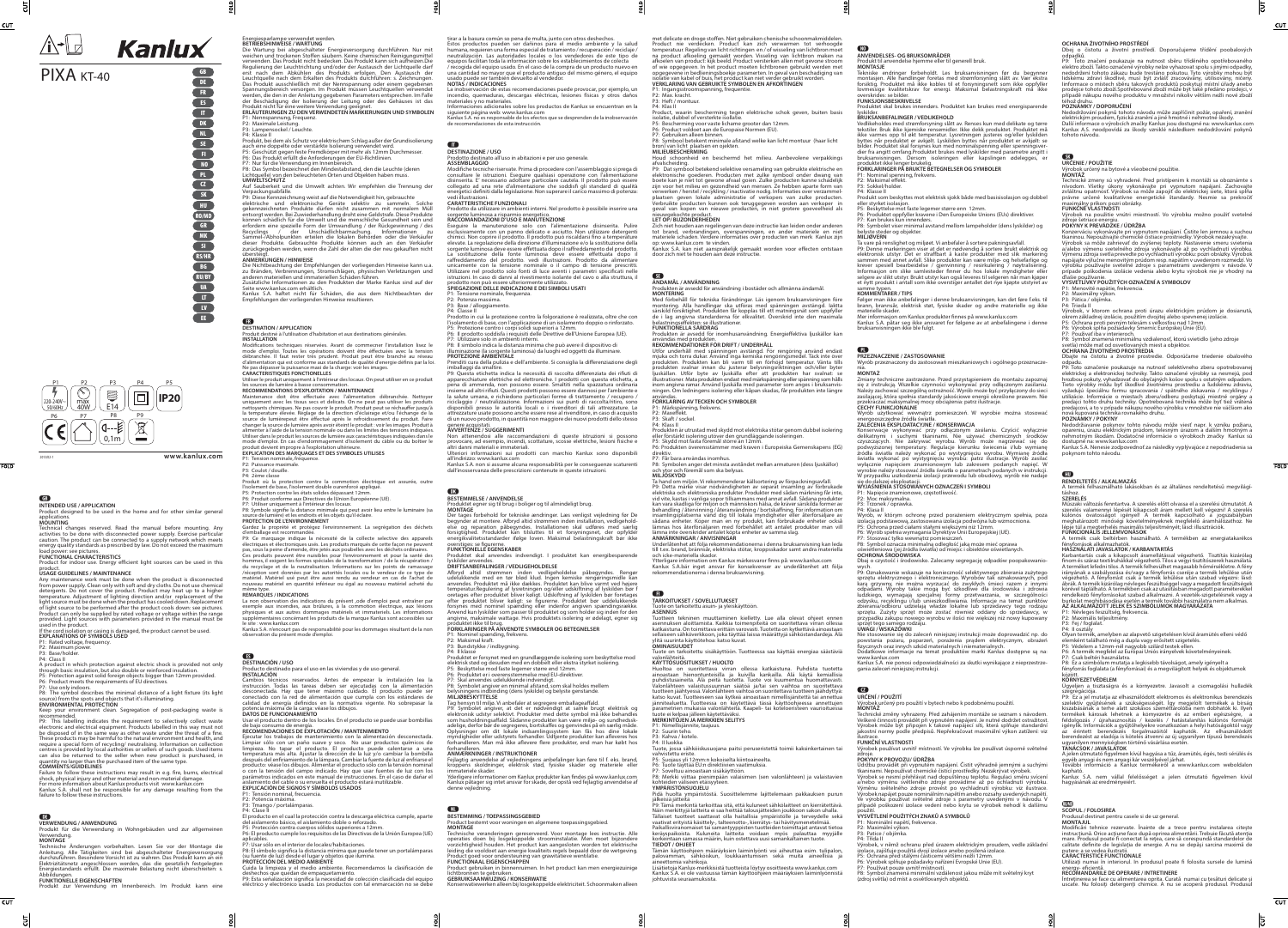poate fi incălzit până la temperaturile ridicate. Reglarea direcției de iluminare și /

sau inlocuirea sursei de lumină trebuie să fie efectuate după răcirea<br>produsului.Schimbarea sursei de lumină poate fi efectuat după răcirea<br>produsului:a se vedea ilustratii. Produsul sa alimenteaza exclusiv cu tensiunea<br>no cablului sau carcasai, aparatul nu este potrivit pentru utilizarea ulterioară. **EXPLICAREA DE MARCII SI SIMBOLURILE UTILIZATE**

**PROTECŢIE MEDIULUI** PROTECȚIE MEDIULUI<br>Ai grijă de curățenia și a mediului. Vă recomandăm segregarea de deșeuri după

ambalajele.<br>P9: Această etichetă indică necesitatea de colectarea separată a deșeurilor de<br>chipamente electrice și electronice. Produsele, astell etichetate, sub<br>sancțiunea amenzii, nu aveți posibilitatea să aruncați la gu prosit poate îi de asemenea piasat la vanzatorul, atunci canu achiziționează un<br>produs nou într-o sumă nu mai mare decât noi echipamente achizitionate în

P1: Tensiunea nominală, frecvenţă. P2: Puterea maximă. P3: Soclu / corpul.

P4: Clasa II<br>Produsul, în care protecția împotriva șocurilor electrice îndeplinește, în afară<br>de izolația de bază, aplică izolatie duble sau întărită.<br>P5: Protecția împotriva corpurile solide mai mari de 12mm.<br>P6: Protecți

### acelaşi fel. **COMENTARII / SUGESTII**

Ne folosirea recomandărilor din acest ghidul poate duce la crearea unui astfel de incendiu, arsuri, un şoc electric, leziuni fizice şi alte daune materiale şi nemateriale.

Informații suplimentare despre produse de marcă Kanlux sunt disponibile la:<br>www.kanlux.com.<br>Kanlux S.A. nu este responsabil pentru orice consecințele care rezultă din<br>nepăstrarea recomandărilor dîn acest manual.

# **ΠΡΟΟΡΙΣΜΟΣ / ΧΡΗΣΗ**

Προϊόν για σπιτική και γενική χρήση. **ΣΥΝΑΡΜΟΛΟΓΗΣΗ**

Διατηρείται δικαίωμα τεχνικών τροποποιήσεων. Πριν από τη συναρμολόγηση<br>διαβάστε τις οδηγίες χρήσης. Όλες οι ενέργειες πρέπει να πραγματοποιούνται<br>με τη σβησμέμνη τροφοδοσία. Πρέπει να λάβετε τα μέτρα ειδικής προστασίας.<br>Τ

Προϊόν για εσωτερική χρήση. Μπορείτε να χρησιμοποιείτε τις οικονομικές

πηγές φωτισμού μέσα στο προϊόν. **ΣΥΣΤΑΣΕΙΣ ΧΡΗΣΗΣ / ΣΥΝΤΗΡΗΣΗ**

Πραγματοποιείτε τις ενέργειες συτήρησης χωρίς τροφόδοια. Καθαρών προϊκόν μόπου της χρήση μαλακών και καθαρών υφασμάτων. Μην<br>προϊκόν μόπου με χρήση μαλακών και καθαρών υφασμάτων. Μην<br>μπορεί να ζεσταθεί έως τη μεγαλύτερη θε

- Производ, при кој што, освен основната изолација заштита пред<br>електриченудар исполнуваиприменета надвојна изасиленаизолација.<br>P5: Заштитаодпостојанителапоголемиод12мм. P6: Производот ги исполнува барањата на Директивите на Европската
- 

Унија (ЕУ).<br>P7: Да се употребува само во затворен простор.<br>P8: Симболот ја укажува минималната далечина, која што може да ја има<br>телото за осветлување (нејзиниот извор на светлина) од местото и

**ΕΞΗΓΗΣΕΙΣ ΣΗΜΑΣΙΑΣ ΤΩΝ ΧΡΗΣΙΜΟΠΟΙΗΜΕΝΩΝ ΣΥΜΒΟΛΩΒΝ**

објектите на осветлување. **ЗАШТИТА НА ЖИВОТНАТА СРЕДИНА**  т<br>средина. Се препорачува сегрегација

на отпадот од ммбалажата.<br>Р9: Ова означување укажува на безусловно селективно собирање на<br>отпадот од електричната и електронската опрема. Така означените<br>производи, не може да се изфрлаат во нормално ѓубре заедно со други

P1: Ονομαστική τάση, συχνότητα. P2: Μέγιστη ισχύς. P3: Κάλυκα / πλαίσιο.

Ρ4: Κατηγορία ΙΙ<br>Το προϊόν στο οποίο η προστασία από ηλεκτροπληξία παρέχεται βασική<br>μόνωση και χρησιμοποιημένη διπλή μόνωση ή ενισχυμέμνη μόνωση.<br>P5: Το προϊόν πληρώνει τις απαιτήσεις των Οδηγιών της Ευρωπαϊκής<br>Ένωσης (UE

Непочитување на препораките на дадената инструкција може да доведе до на пример. настанување на пожар, изгореници, изгореници од електрична струја, физички повреди и други материјални и нематеријални штети. ителни информации за продуктите на марката Kanlux се достапни

P7: Μόνο για εσωτερική χρήση. P8: Το σύμβολο σημαίονει ελάχιστη απόσταση που μπορεί να έχει πλαίσιο φωτισμού (της πηγής φωτισμού του) από του τόπους και τα αντικείμενα

### φωτισμού. **ΠΡΟΣΤΑΣΙΑ ΠΕΡΙΒΑΛΛΟΝΤΟΣ**

Προστατεύετε το φυσικό περιβάλλον. Προτείνουμε να διαχωρίζετε απόβλητα<br>αποσυσκευασίας.<br>199: Αυτό το σύμβολο σημαίνει ανάγκη διαλεκτικής συγκέντρωσης ηλεκτρικών<br>και ηλεκτρονικών αποβλήτων. Το προϊόν με αυτό το σύμβολο, υπό

ανακύκλωσης / εξουδετέρωσης, Πληροφορίες για κέντα συλλογής αποβλήτων<br>είναι διαθέσιμες σε δημόσιες αρχές ή στον πωλητή αυτών των συσκευών.<br>Μπορείτε ακόμη να επιστρέφετε τις μεταχειρισμένες συσκευές στον πωλητή σε<br>περίπτωσ

Αμέλεια των κανονισμών της παρούσας οδηγίας μπορεί να προκαλέσει πχ.<br>πυρκαγιά, έγκαυμα, ηλεκτροπληξία, τραυματισμό, υλικές και αύκλες ζημιές.<br>Πρόσθετες πληροφορίες για τα άλλα προϊόντα της μάρκας Kanlux είναι<br>διαθέσιμα σε

## **НАМЕНА /УПОТРЕБА**

пимети 77110 гг.<br>Производ наменет за станбена употреба и општа намена<br>МОНТАЖА

МОНТАЖА<br>Заштитено право за технични промени. Пред да пристапите кон<br>преба да се одвиваат при изклучено напојување. Треба да се биде многу<br>внимателен. Производот може да се приклучи до напојувачка мрежа, која<br>внимателен. П

poškodovanja izolacije kabla ali ohišja, proizvod ni več namenjen uporabi.<br>**OBJASNITEV UPORABLJENIH OZNAČITEV IN SIMBOLOV**<br>P1: Nazivna napetost, frekvenca. P2: Maksimalna moč. P3: Držaj / flanša.

P4: 2. razred<br>
Pomeni, da zaščito pred električnim šokom, razen osnovne izolacije, izpolnjuje<br>
tudi uporabljena dvojna ali utrjena izolacija.<br>
P5: Zaščita pred trdimi telesi o velikosti večji kot 12mm.<br>
P6: Proizvod je v s

odpadkov. P9: Ta označitev pomeni, da je selektivno zbiranje izrabljenih električnih in elektroničnih strojev obvezna. Ti proizvodi so lahko škodljivi za okolje in ljudsko<br>zdravje, za to zahtevajo specialistične forme varovanja / recikliranja / uničenja.<br>Tak označenih proizvodov, pod pretnjo kazni z globo, ne

večji kot količina novega stroja istega tipa.<br>OPOMBE / POMOČ OPOMBE / POMOČ<br>Neupoštevanje teh navodilih za uprabo, lahko povzroči ogroženje s požarom,<br>elektrošokom, telesno poškodbo ter drugimi materialnimi in nematerialnimi<br>poškodbami.

### ја илустрацијата. **ФУНКЦИОНАЛНОСТ**

Производот да се употребува во затворен простор. Во производот може да<br>се употребат извори на светло, коишто штедат енергија.<br>**ОПЕРАТИВНИ ПРЕПОРАКИ / КОНЗЕРВАЦИЈА** 

За време на конзервацијата да се изклучи од струја. Да се чисти изклучиво<br>со деликатни и суви ткаенини. Да не се употребуваат хемиски материи за<br>Производот може да се затрева до зголемена температура. Регулирањето<br>Произво дадените напони. Во производот треба да се користат извори на светлина<br>со параметри наведени во инструкциите. Во случај на оштетување на<br>изолацијата на кабелот или обвивката, производот не е способен за Konzervaciju obavljajte nakon isključenja napona. Za čišćenje koristite isključivo suve, meke tkanine. Ne koristite hemijska sredstva za čišćenje. Ne pokrvivaje proizvod Proizvod može se zagrevati do povećane temperature.<br> naponom u datom opsegu napona. U proizvodu koristite izvori svetla čiji su parametri dati u uputstvu. U slučaju oštećenja izolacije kabla ili kućišta,

понатамошна експлоатација. **ОБЈАСНУВАЊА ЗА УПОТРЕБЕНИТЕ ОЗНАЧУВАЊА И СИМБОЛИ** 

P1: Номинален напор, фреквенција. P2: Максимална моќ. P3: Дршка / Тело. P4: Класа II

- 
- 

 $\overline{CUT}$ 

P7: Za korišćenje samo unutra prostorije.<br>P8: Simbol označava minimalnu udaljenost kućišta svetiljke (njenog izvora<br>zvetla) od mesta i objekata koje osvetljava.<br>ZAŠTITA ŽIVOTNE SREDINE<br>Održavajte čistoću i brinite o životn otpada od ambalaže.<br>P9: Takva oznaka pokazuje potrebu selektivnog skupljanja potrošenih<br>električnih i elektronskih uređaja. Tako označenih proizvoda, pod pretnjom<br>novčane kazne, ne može da se baca u obično smeće zajedno sa lokalna vlast ili prodavci takve opreme. Potrošenu opremu također se može predati kod prodavca, u količini koja nije veća nego kod novo kupljenog

Nepridržavanje toga uputstva može dovesti do požara, opekotine, udara struje,<br>telesne povrede, te druge materijalne i nematerijalne štete.<br>Dodatne informacije o proizvodima Kanlux potražite na: www.kanlux.com<br>Kanlux S.A. n nepridržavanja ovog uputstva.

### **BG ПРЕДНАЗНАЧЕНИЕ / ИЗПОЛЗВАНЕ**

.<br>Ти промени запазени. Преди монтаж да се проч инструкцията. Всяко действие да се извършва при изключено захранване.<br>Трябва да се предприееме специални грижи. Продуктът може да бъде<br>включен към електрическата мрежа, която отговаря на стандарти за качество на енергията определени от законодателството. Да не се превишава максималната мощност на натоварване: виж илюстрации. **ФУНКЦИОНАЛНИ ХАРАКТЕРИСТИКИ**

### **КОМЕНТАРИ / ПРЕДЛОЗИ**

на: www.kanlux.com Kanlux S.A. не сноси одговорност за последиците, коишто произлегуваат од непочитувањето на препораките на дадената инструкција.

# **NAMEN / UPORABA** Proizvod namenjen stanovanjski in splošni uporabi. **MONTAŽA**

Tehnične spremembe pridržane. Pred montažo preberite navodila za uporabo.<br>Montažo naredite pri izključenem napajanju. Bodite pri montaži pazljivi.<br>Proizvod vključite samo v pravilno električno instalacijo, ki ustreza kakov

obremenitve: glejte ilustracije.<br>**FUNKCIONALNI ZNAČAJI**<br>Proizvod namenjen notranji uporabi. S proizvodom lahko uporabljate

energetsko varčnimi izviri svetlobe.<br>NAVODILA ZA RAVNAN IF / VZDRŽEVAN IF

NAVODILA ZA RAVNADIE / VZDRŽEVANJE<br>Vzdrževati samo pri izključenju iz elektronske mreže. Za čiščenje uporabljajte<br>samo suhe in mehke tkanine. Ne smete uporabljati nobenih detergentov (zlasti<br>kemičnih). Ne smete zakrivati p

Dodatne informacije o proizvodih podjetja Kanlux, najdete na

www.kanlux.com Kanlux S.A. ni odgovoren za poškodbe, ki so povzročene zaradi neupoštevanja navodil za uporabo.

# **(S<u>TR</u>)<br>NAMENA/UPOTREBA<br>Proizvod namenjen opremanju stanova i za opštu primenu.<br>MONTAŽA**

**ЗАУВАЖЕННЯ / ВКАЗІВКИ** Недотримання рекомендацій даної інструкції може спричинити, напр., пожежу, опіки, ураження електричним струмом, тілесні травми та завдати іншої матеріальної і нематеріальної шкоди.<br>Додаткову інформацію щодо продуктів торгової марки Kanlux можна<br>отримати на веб-сторінці: www.kanlux.com<br>Kanlux S.A. не несе відповідальності за наслідки недотримання даної

Zadržano pravo na tehničke izmene. Pre početka montaže pročitajte uputstvo.<br>Sve radnje obavljajte nakon isključenja napajanja. Sačuvajte posebnu<br>opreznost. Proizvod može biti priključen na napojnu mrežu koja zadovoljava<br>za

## proizvod nije pogodan za daljnju eksploataciju. **OBJAŠNJENJA ZNAČENJA ISKORIŠĆENIH OZNAKA I SIMBOLA**

P1: Nazivni napon struje, frekvencija. P2: Maksimalna snaga.

P3: Grlo. P4: Klasa II Proizvod zaštićen od udara električne struje, osim osnovne izolacije, duplom ili

ojačanom izolacijom. P5: Zaštita od ulaska čvrstih tela većih od 12mm. P6: Proizvod u skladu sa zahtevima Direktiva Evropske Unije (EU).

uređaja iste vrste. **PRIMEDBE/UPUTSTVA**

Продукт предназначен за битови нужди и общо предназначение. **МОНТАЖ**

Да се използва продукта вътре в помещенията. В продукта може да се използва енергоспестяващи източници на светлина. **ПРЕПОРЪКИ ЗА ЕКСПЛОАТАЦИЯ/КОНСЕРВАЦИЯ** 

препарати. Да не се закрива продукта. Продуктът може да се нагрее до повишена температура. Регулиране на посока на светлината и/или смяна<br>на източник на светлина трябва да се извършва след охлаждане на<br>продукта. Смяната на източник на светлината да се извършва след<br>охлажда номинално напрежение или определен диапазон на дадени напрежения.<br>Продуктът трябва да се използва с посочен в инструкцията източник на<br>светлина. В случай на повреда на изолационен кабел или на корпуса, продукта не е подходящ за по-нататъшна употреба. **ОБЯСНЕНИЕ НА ИЗПОЛЗВАНИТЕ ЗНАЦИ И СИМВОЛИ** 

електричне та електронне обладнання. Вироби з таким позначенням.<br>заборонено викидати до звичайного сміття з іншими відходами під<br>аагрозою штрафу. Такі вироби можуть спричинити шкоду навколишньому<br>середовищу і здоров'ю люд

P1: Номинално напрежение, честота. P2: Максимална мощност. P3: Цокъл / Патрон. P4: Класа II

**RU/BY** 

EKSPLUATATSIOONILISED / HOOLDUS SOOVITUSED<br>Hooldus töösid sooritala väljalüliitatud toitevooluga. Puhastada ainuleholdus töösid sooritada väljalüliitatud toitevooluga. Paradex võib kunneneda kõrgematele temperatuuridele.<br>V

P1: Nominaal pinge, sagedus.<br>P2: Maksimaalne võimsus.<br>P4: II Klass<br>Seade, kus kaitset elektrilöögi eest vastutab veel, peale põhiisolatsiooni,

lisakaitsevahendid nagu kahekordne või tugevdatud isolatsioon.<br>PS: Kaitse tahkete kehade eest, suuremad kui 12mm.<br>P6: Toode vastab Euroopa Liidu (EL) Direktiivide nõuetele.<br>P7: Kasutamiseks ainult ruumi sees.<br>P8: Märgistat

Kanlux S.A. не носи отговорност за последствията произтичащи от неспазване на препоръките на тази инструкция.

**ПРЕДНАЗНАЧЕНИЕ / ПРИМЕНЕНИЕ** Изделие предназначено для жилищно-бытового и общего употребления.

УСТАНОВКА" изменения засекречены. Прежде, чем приступить к<br>Технические изменения засекречены. Прежде, чем приступить к<br>установке, следует познакомиться с инструкцией. Всяческие действия<br>осторожность. Изделие может быть пр

Изделие применяется внутри помещений. В изделии нельзя применять<br>энегроэкономные источники света.<br>**СОВЕТЫ ПО ЭКСПЛУАТАЦИИ / КОНСЕРВАЦИЯ** 

Консервацию проводить при выключенном питании. Чистить<br>исключительно-деликатными исуими-тканями. Не применять химических<br>чистящих средств. Не закрывать изделие. Изделие может нагреваться до<br>повышенной температуры. Регулир

иллюстрацию. **ФУНКЦИОНАЛЬНАЯ ХАРАКТЕРИСТИКА**

с указанными в инструкции параметрами. В случае повреждения изоляции провода или корпуса, изделие непригодно к дальнейшей эксплуатации. **ОБЪЯСНЕНИЯ ПРИМЕНЯЕМЫХ ОБОЗНАЧЕНИЙ И СИМВОЛОВ**

В данном изделии защитную функцию от поражения электрическим<br>током, кроме основной изоляции, исполняет также примененная<br>двойная или усиленная изоляция.<br>P5: Защита от проникновения предметов величиной более 12мм. P6: Изделие выполняет требования Директива Европейского Союза (ЕС). P7: Применять только внутри помещений. P8: Символ обозначает минимальное расстояние между светильником (его источником света) и освещаемым объектом. **ЗАЩИТА ОКРУЖАЮЩЕЙ СРЕДЫ** элщити опглимищеи скедон<br>Заботьтесь о чистоте и окружающей среде. Рекомендуем сортировку<br>отбросов. отбросов.<br>Р9: Данное обозначение указывает на необходимость селекционного<br>сбора использованных электрических и электронических приборов<br>домашнего обихода. Размеченные таким образом изделия нельзя<br>выкидывать с обыкновенным

они требуют специальной формы переработки / восстановления /<br>рециклинга / обезвреживания. Информацию на тему пунктов<br>сбора/приема распространяют локальные власти или продавцы<br>оборудования данного типа. Использованное обор

Несоблюдение данной инструкции может привести, например, к пожарам,<br>ожогам, поражением - электрическим - током, а - также - к - другим<br>материальным и нематериальным убыткам. Дополнительная информация<br>на тему товаров марки

Консервация да се извършва при изключено захранване. Да се почиства само с деликатни и сухи тъкани. Да не се използват химически почистващи т пирислинштвото се гедовищи<br>геся про чистоту і зовнішнє середовище. Рекомендується розділяти відходи. P9: Це позначення вказує на необхідність розділяти використане

P1: Напряжение номинальное, частота. P2: Максимальная мощность.

P3: Цоколь / патрон. P4: II Класс

**ПРИМЕЧАНИЯ /УКАЗАНИЯ**

**ПРИЗНАЧЕННЯ / ЗАСТОСУВАННЯ**

Виріб призначений для застосування у житлових приміщеннях і загального призначення.

**МОНТАЖ**<br>Технічні зміни вимагають згоди виробника. Перед початком монтажу<br>необхідно ознайомитися з інструкцією. Всі операції повинні проводитися<br>при відімкненому живленні. Необхідно бути особливо обережним. Виріб<br>можна вк

Обслуговування проводити лише при вимкненому живленні. Чистити сливише м'якою та сухою тканиною. Не використовувати хімічних засобів чищення. Не накривати виробу. Виріб може нагріватися до високої температури. Регулювання

діапазону. У виробі використовуються джерела освітлення з вказаними у<br>інструкції параметрами. У випадку пошкодження ізоляції кабеля або<br>кожуху виріб є не придатним до подальшої експлуатації.<br>ПОЯСНЕННЯ ВИКОРИСТАНИХ

РЗ: Цоколь / патрон.<br>Р4: Клас II<br>Виріб, у якому для захисту від ураження електричним струмом, окрім<br>основної ізоляції, використовується подвійна або посилена ізоляція.<br>Р5: Захист від проникнення твердих предметів розміром

**РЕКОМЕНДАЦІЇ ЩОДО ЕКСПЛУАТАЦІЇ / ОБСЛУГОВУВАННЯ** 

P1: Номінальна напруга, частота. P2: Максимальна потужність.

P6: Виріб відповідає вимогам Директив Євросоюзу (ЄС).

P7: Використовується лише всередині приміщень. P8: Символ визначає мінімальну відстань між світильником (його джерела

світла) від місць і об'єктів освітлення. **ЗАХИСТ НАВКОЛИШНЬОГО СЕРЕДОВИЩА**

с несет ответетвенности за последеть<br>ием предписаний данной инструкции.

**PASKIRTIS / TAIKYMAS** Gaminys skirtas varoti butuose bendriems buitiniams tikslams ir poreikiams tenkinti.

Draudžiama daryti techninius pakeitimus. Prieš pradedant montuoti susipažink<br>su instrukcija. Visi darbai turi būti atliekami atjungus maitinimą. Būtinas<br>ypatingas atsargumas. Gaminys gali būti prijungtas prie maiti

Konservavimas turi būti atliekamas atjungus maitinimą. Valyti tik švelniais ir sausais audiniais. Nevartoti cheminių valymo priemonių. Neuždengti gaminio apdangalais. Gaminys gali įšliti iki padidintos temperatūros. Švieti

P4: Il klasė<br>Gaminys, kuriame apsaugos nuo elektros smūgio priemonės apima be<br>pagrindinės izoliacijos, dvigubą arba sustiprintą izoliaciją.<br>P5: Apsauga nuo kietų kūnų didesnių negu 12mm.<br>P6: Gaminys attinka Europos Sąjungo

sanınıs) nuo apsvieciamų vietų ir objektų.<br><mark>APLINKOSAUGA</mark><br>Rūninkitės švarumu ir anlinka. Rekomenduojame sunaudotu nakuočiu atlieki

Rūpinkies švarumu ir aplinka. Rekomenduojame sunaudotų pakuočių atliekų<br>Segregavimą. Svarumu ir aplinka. Rekomenduojame sunaudotų pakuočių atliekų<br>P9: Šis ženklinimas nurodo, kad sudevėti elektriniai ir elektroniniai įreng

**MONTAVIMAS**

**FUNKCIONALUMO BRUOŽAI**

taupantys šviesos šaltiniai. **EKSPLOATAVIMO REKOMENDACIJOS / KONSERVAVIMAS** 

toliau naudoti. **VARTOJAMŲ ŽENKLINIMŲ IR SIMBOLIŲ AIŠKINIMAS**

ieiskia minimaių atstumą r<br>ipšviečiamų vietų ir objektų

nanonia provazni<br>inį skirtas vartoti patalpų viduje. Gaminyje gali būti taikomi energiją

інструкц

P1: Nominali įtampa, dažnis. P2: Maksimali galia. P3: Galvutė / patronas.

**PASTABOS / NURODYMAI**

Nesilaikymas šios instrukcijos nurodymų gali sukelti pvz. gaisrą, nuplykimus, elektros smūgį, fizinius pažeidimus bei kitokias materialias ir nematerialias žalas. Papildomų informacijų Kanlux markės gaminių tema rasite svetainėje: www.kanlux.com Kanlux S.A. neneša atsakomybės už pasekmes kilusias dėl šios instrukcijos

reikalavimų nesilaikymo.

**IZMANTOJUMS / LIETOŠANA** Izstrādājums ir paredzēts lietošanai mājas apstākļos un vispārējam izmantoju-

Aizliegts veikt tehniskas izmaiņas. Pirms montāžas iepazīstieties ar instrukciju.<br>Visas darbības jāveic esot izslēgtam spriegumam. Jābūt īpaši piesardzīgam.<br>Izstrādājumu var pieslēgt barošanas elektrotiklam, kas atbi

ilustrācijas.<br>**FUNKCIONĀLĀS ĪPAŠĪBAS**<br>Izstrādājums jālieto telpu iekšā. Izstrādājumā var lietot energoekonomiskos<br>gaismas avotus.

**EKSPLUATĀCIJAS NORĀDĪJUMI / KONSERVĀCIJA**<br>KONSEVAČIJA javeic esot izslēgitam spriegumam. Tirīt tikai ar delikātiem un sausiem audumiem. Nelletojiet ķīmiskus tirīšanas līdzekļus. Neapklājiet izstrādājumu. Izstrādājums var

mam. **MONTĀŽA**

Продукт, в който за защита срещу токов удар отговаря, освен основната<br>изолация, приложена двойна или подсилена изолация.<br>PS: Защита срещу твърди тела големи над 12мм.<br>P6: Продуктът е в съответствие с Директивите на Европе

Р9: Това означение показав необходимостта от разделно собиране на свои отлиции от електрическо и електронно оборудване. Назначени по този начин продукти, под заплаха от глоба не можете да изхвърляте в кофа за обикновен бо

P2: Maksimālā jauda. P3: Korpuss / rāmis. P4: Klase II

**ED**<br>FESMÄRK (RAKENDUS

 $\mathbf{w}$ 

valdības vai šī tipa iekārtas pārdevēja. Lietotu iekārtu var arī atdot pārdevējam, gadījumā kad tiek iepirkts jauns izstrādājums daudzumā, kas

www.kanlux.com Kanlux S.A. nenes atbildību par sekām kas radīsies šīs instrukcijas norādījumu neievērošanas dēļ.

m**uninerkimine**<br>Tehnilised muudatused reserveeritud. Enne kokkupanemise tööde asumist

tutvu kasutamisejuhendiga. Igasugu tehinguid sooritada väljalülitatud<br>toitevoolu korral.Tuleb säilitada erilised ettevaatlikkuse vahendid.Seade võib<br>olla ühendatut toitlustus energiavõrguga, mis täidab seaduse poolt<br>ettenä

**EESMÄRK / RAKENDUS** Seade mõeldud ärakasutamiseks korterites ja üldeesmärkideks. **MONTEERIMINE** 

Seaded kasutada ruumide sees. Seadmes võib kasutada energiatsäästvaid valguse allikaid.

**KESKONNAKAITSE**  Hoolitse puhtuse ja keskkonna eest. Soovitame pakendijäätmete

segregatsiooni.<br>P9: See märgistus näitab vajadust eraldi koguda ärakasutatud elektri- ja<br>elektroonikaseadmeid. Tooteid sel viisil märgistatud, trahvi ähvardusel, ei toivad<br>väljavisata tavalisse prügikasti koos muude jäätme

MÄRKUSED / NÄPUNÄTTED<br>Käesoleva käsirammtus toodud soovituste eiramine, võivad põhjustada<br>näiteks tulekahju, põletushaavu, elektrilööki, füüsilisi vigastusi ja muid<br>kahjustusi nii materiaalseid ja immateriaalseid.<br>Kanlux m



**A**

Izstrādājums kādā aizsardzību no elektrošoka veido, izņemot pamata izolāciju,<br>izmantota dubulta vai pastiprināta izolācija.<br>P5: Aizsardzība no cietām vielām kas ir lielākas nekā 12mm.

P6: Izstrādājums atbilst Eiropas Savienības direktīvu prasībām (ES).<br>P7: Lietot tikai telpu iekšā.<br>P8: Simbols nozīmē minimālo attālumu, kāds var būt apgaismojuma rāmim<br>(tās gaisma avota) no vietām un apgaismotiem objektie

P9: Tas apzīmējums rāda ka ir vajadzība selektīvi vākt lietotas elektriskās un<br>elektroniskās iekārtas. Tajā veidā apzīmēti izstrādājumus, neizpildes gadījumā<br>paredzot naudas sodu, nedrīkst izmest kopā ar parastiem atkritum

inepārsniedz tā paša tipa iepirktas iekārtas daudzumu.<br>PIEZĪMES / NORĀDĪJUMI<br>Šīs instrukcijas norādījumu neievērošana var novest līdz piem. ugunsgrēka<br>radīšanai, apdegumiem, elektrošokam, fiziskiem ievainojumiem un citiem<br>













E14 max 40W  $\sqrt{2}$ GLS  $\sqrt{2}$ CFL  $\sqrt{2}$  LED







(PL) Kanlux S.A., ul. Objazdowa 1-3, 41-922 Radzionków

- (CZ) Distributor: Kanlux s.r.o., Sadová 618, 738 01 Frýdek-Místek (SK) Distributor: Kanlux s.r.o., Štefánika 379/19, 911 01 Trenčín
- (H) Forgalmazza: Kanlux Kft., 9026 Győr, Bácsai út 153/b
- (UA) TOB Kanlux, 08130, с. Петропавлівська Борщагівка вул. Леніна 1Б оф. 313 Київська обл.
- (RO) Kanlux Lighting SRL, Intrarea Binelui 1A, Sector 4, 042159 Bucuresti (RU) OOO Kanlux, Угрешская улица, д. 2 стр. 72, офис 205, 115088, г. Москва (BG) Kanlux EOOD, Warehouse area Gopet Logistics, 1532 Kazichene, Sofia
- 
- (DE) Kanlux GmbH, Flugplatz 7-9, 44319 Dortmund